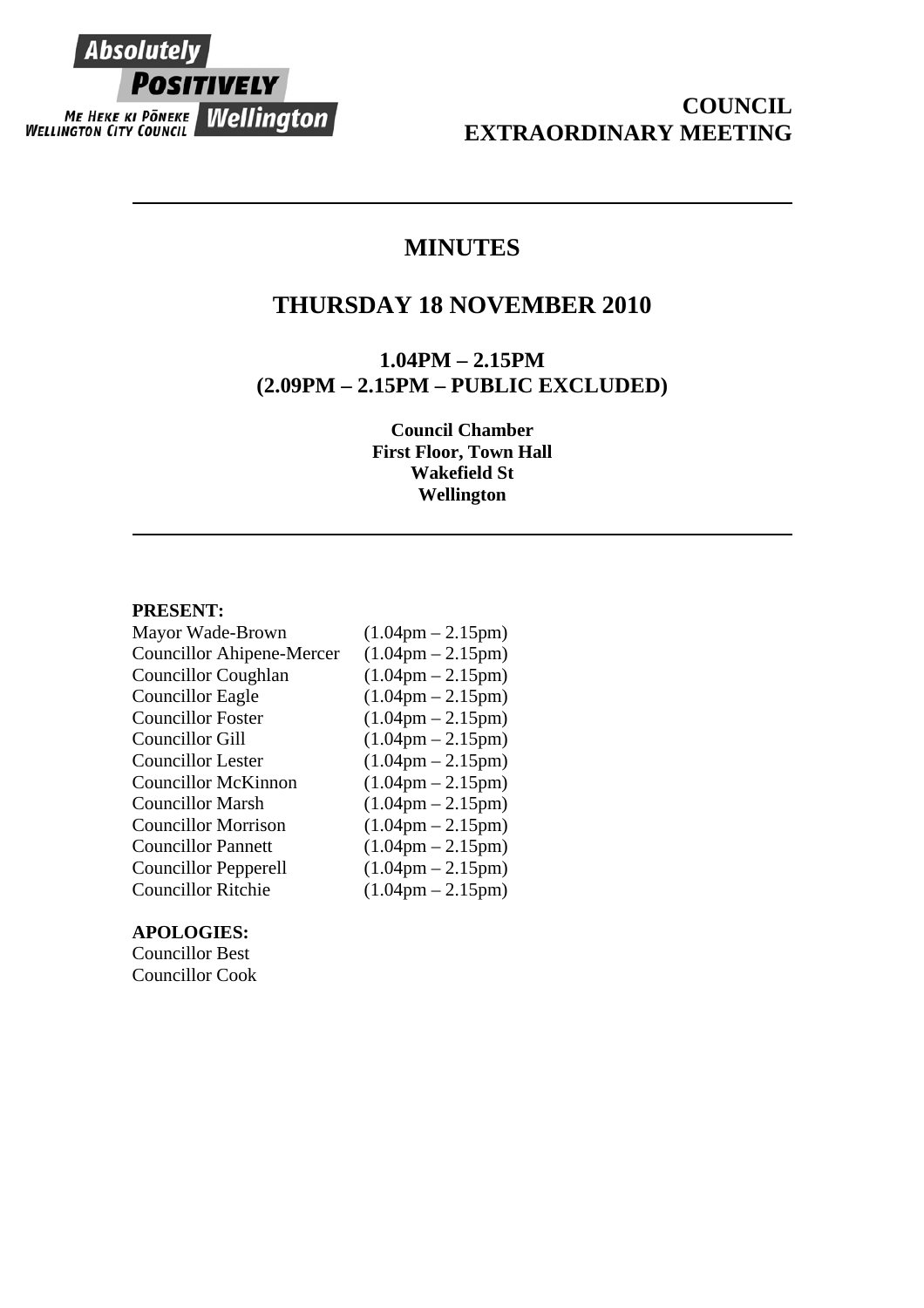## 186/10C **APOLOGIES** (1215/11/IM)

**Moved Mayor Wade-Brown, seconded Councillor McKinnon, the motion that Council accept apologies for absence from Councillors Best and Cook.** 

## **The motion was put:**

| Voting for:     | Mayor Wade-Brown, Councillors Ahipene-Mercer,<br>Coughlan, Eagle, Foster, Gill, Lester, McKinnon,<br>Marsh, Morrison, Pannett, Pepperell and Ritchie. |
|-----------------|-------------------------------------------------------------------------------------------------------------------------------------------------------|
| Voting against: | Nil.                                                                                                                                                  |
| Majority Vote:  | 13:0                                                                                                                                                  |

## **The motion was declared CARRIED.**

## **RESOLVED:**

## *THAT Council:*

*1. Accept apologies for absence from Councillors Best and Cook.* 

## 187/10C **PUBLIC PARTICIPATION** (1215/11/IM)

#### **NOTED:**

- 1. Patrick McCombs addressed the meeting regarding Report 1 Submission on the Marine and Coastal Area (Takutai Moana) Bill. He expressed his concern regarding Council's submission on the Bill.
- 2. John Robinson addressed the meeting regarding Report 1 Submission on the Marine and Coastal Area (Takutai Moana) Bill. He expressed his concern regarding the Council's submission to the Bill.

## 188/10C **ANNOUNCEMENTS BY THE MAYOR** (1215/11/IM)

#### **NOTED:**

Mayor Wade-Brown advised the meeting that she had recently attended the handing over of Matiu/Somes Island to the Port Nicholson Block Settlement Trust as part of their Treaty claim. She also advised that she had attended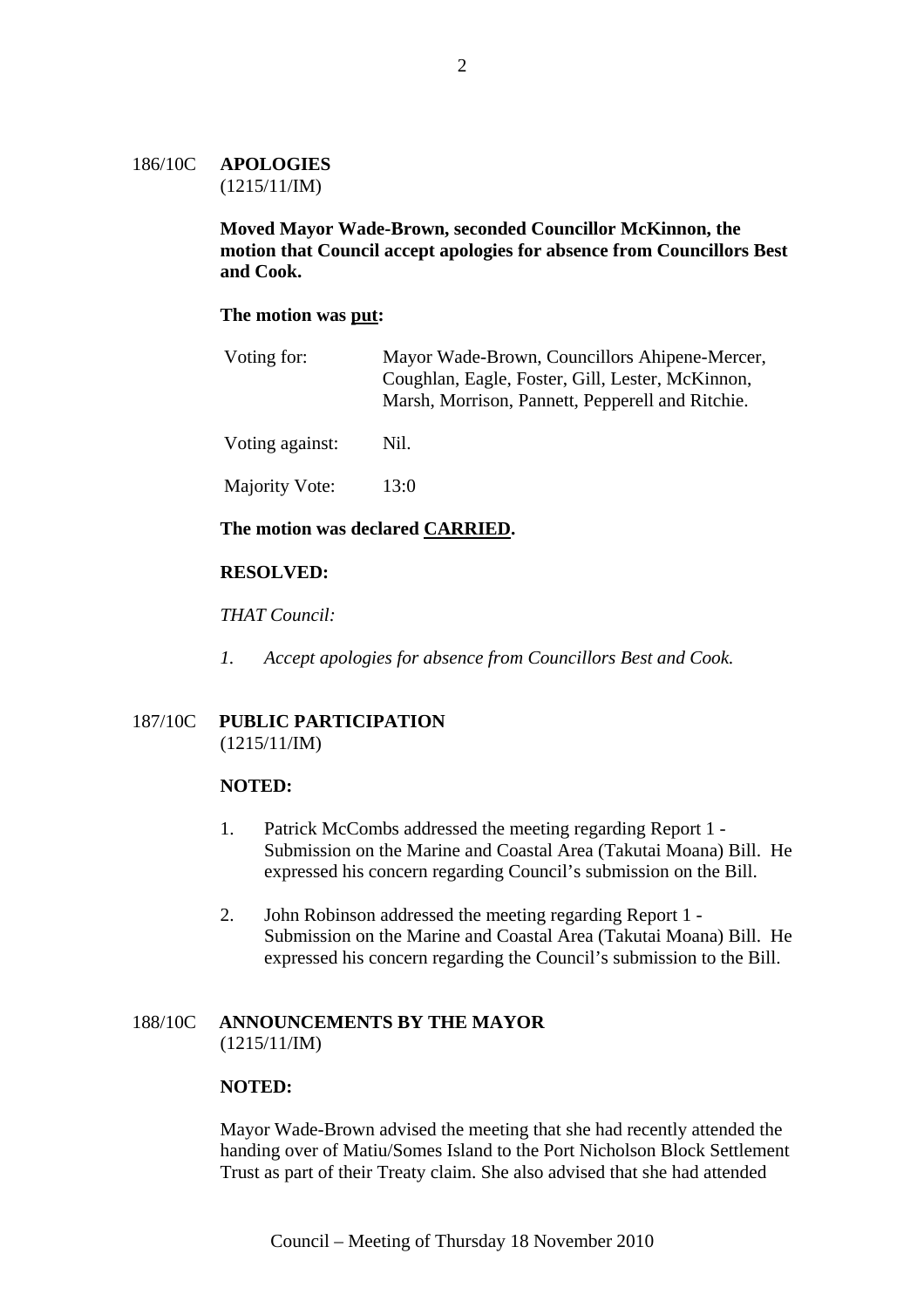the opening of the Clean Technology Centre in Otaki which is a joint venture between Kapiti Coast District Council and Grow Wellington.

## 189/10C **CONFLICT OF INTEREST DECLARATIONS** (1215/11/IM)

## **NOTED:**

There were no conflicts of interest declared.

# **General Business**

## 190/10C **SUBMISSION ON THE MARINE AND COASTAL AREA (TAKUTAI MOANA) BILL (1.12PM – 1.47PM)** Report of Brian O'Sullivan - Senior Policy Advisor. (1215/11/IM) (REPORT 1)

## **Moved Mayor Wade-Brown, seconded Councillor Ahipene-Mercer, the substantive motion.**

#### **The substantive motion was put.**

| Voting for: | Mayor Wade-Brown, Councillors Ahipene-Mercer,    |
|-------------|--------------------------------------------------|
|             | Coughlan, Eagle, Foster, Gill, Lester, McKinnon, |
|             | Marsh, Morrison, Pannett and Pepperell.          |
|             |                                                  |

Voting against: Councillor Ritchie.

Majority Vote: 12:1

## **The substantive motion was declared CARRIED.**

#### **RESOLVED:**

## *THAT Council:*

- *1. Receive the information.*
- *2. Agree to the draft submission on the Marine and Coastal Area (Takutai Moana) Bill, attached as Appendix Two of the officers report, subject to any amendments agreed to by the Council.*
- *3. Agree to delegate to the Mayor and Chief Executive the authority to make minor drafting changes and changes resulting from decisions made by Council, before forwarding the submission to the Maori Affairs Committee on 19 November 2010.*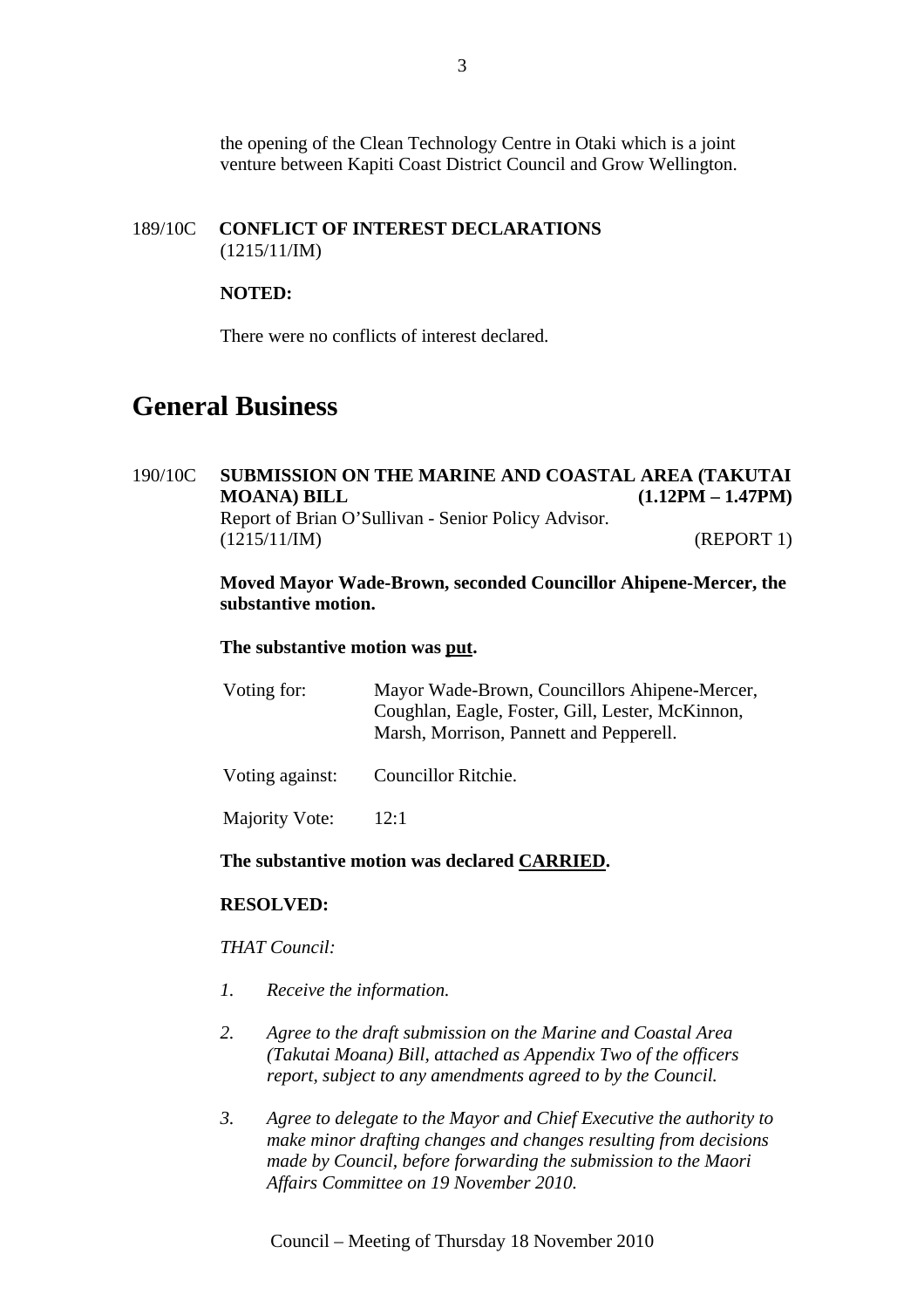*4. Note that the Mayor and the Chief Executive (or his delegate) will appear before the Select Committee in support of the Council's submission.* 

## 191/10C **ELECTED MEMBERS' REMUNERATION FOR BALANCE OF 2010/2011 FINANCIAL YEAR (1.47PM – 2.08PM)** Report of Ross Bly – Special Projects and Electoral Officer. (1215/11/IM) (REPORT 2)

**Moved Mayor Wade-Brown, seconded Councillor McKinnon, the substantive motion.** 

#### **The substantive motion recommendations 1 to 7 and 9 were put.**

| Voting for:     | Mayor Wade-Brown, Councillors Ahipene-Mercer,<br>Coughlan, Eagle, Foster, Gill, Lester, McKinnon,<br>Marsh, Morrison, Pannett, Pepperell and Ritchie. |  |
|-----------------|-------------------------------------------------------------------------------------------------------------------------------------------------------|--|
| Voting against: | Nil.                                                                                                                                                  |  |
| Majority Vote:  | 13:0                                                                                                                                                  |  |

## **The substantive motion recommendations 1 to 7 and 9 were declared CARRIED.**

#### **The substantive motion recommendation 8 was put.**

| Voting for:     | Mayor Wade-Brown, Councillors Ahipene-Mercer,<br>Coughlan, Lester, McKinnon, Marsh, Pannett and<br>Pepperell. |
|-----------------|---------------------------------------------------------------------------------------------------------------|
| Voting against: | Councillors Eagle, Foster, Gill, Morrison and<br>Ritchie.                                                     |
| Majority Vote:  | 8:5                                                                                                           |

#### **The substantive motion recommendation 8 was declared CARRIED.**

## **RESOLVED:**

## *THAT Council:*

- *1. Receive the information.*
- *2. Agree that the salary only model be confirmed as the basis of remuneration for the elected members of the Wellington City Council for the balance of the 2010/2011 financial year.*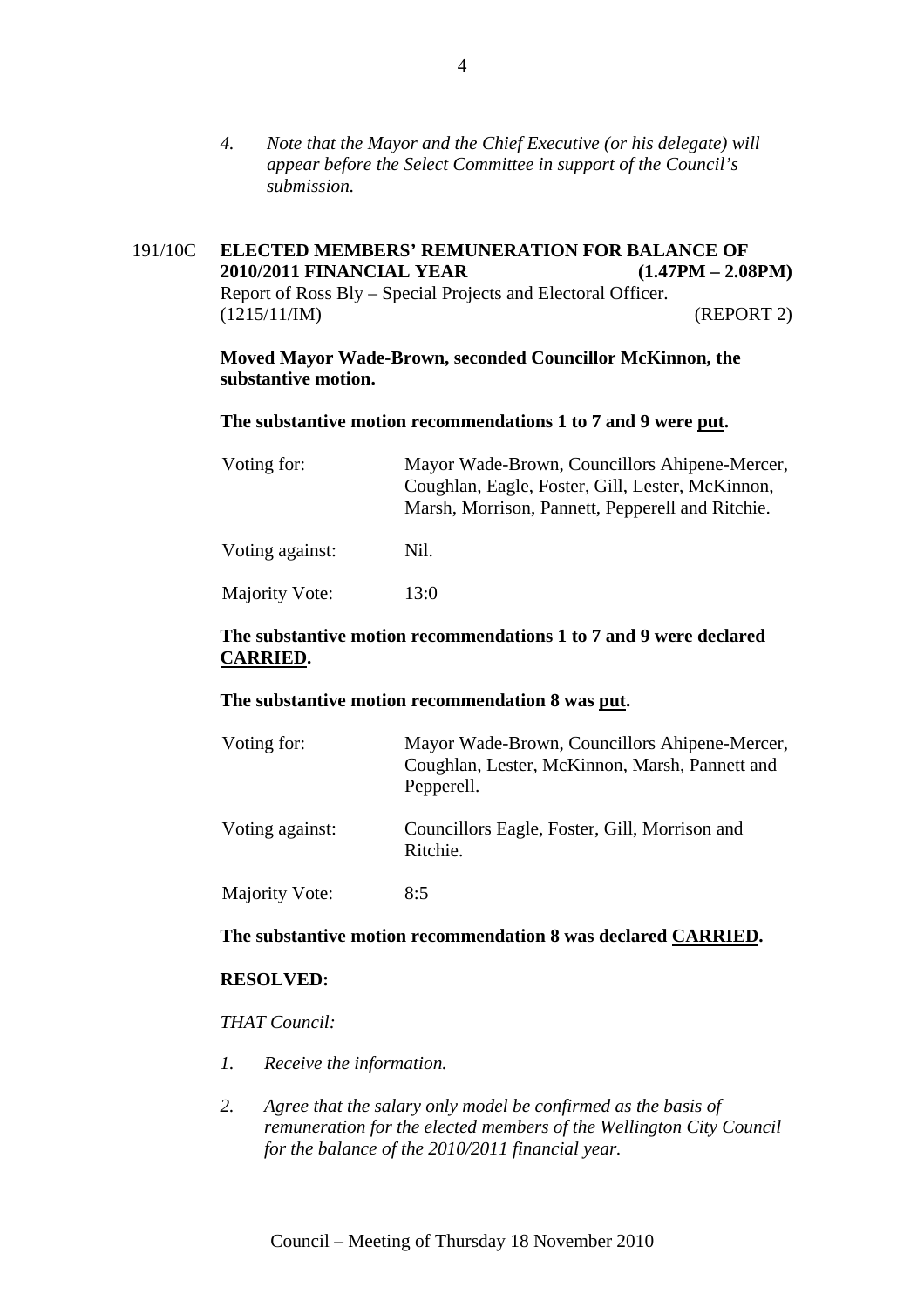- *3. Note that the remuneration framework requires all community board members be paid an annual salary (i.e. there is no provision for the payment of meeting fees to community board members).*
- *4. Agree that the following salaries be paid to the elected members of the Wellington City Council and the Tawa and Makara/Ohariu community boards for the balance of the 2010/2011 financial year and that the Council's proposal be referred to the Remuneration Authority for its approval:*

| Mayor                                           | \$159,100 pa |
|-------------------------------------------------|--------------|
| Deputy Mayor                                    | \$96,000 pa  |
| Chair, Strategy and Policy Committee and        | \$89,000 pa  |
| Portfolio Leader                                |              |
| Chair, Grants Subcommittee and Portfolio Leader | \$83,975 pa  |
| Chair, Regulatory Processes Committee           | \$83,975 pa  |
| Portfolio Leader $(x 9)$                        | \$79,125 pa  |
| Councillor $(x 1)$                              | \$64,955 pa  |
| Chair, Tawa Community Board                     | $$20,404$ pa |
| Elected Member $(x 5)$                          | \$8,160 pa   |
| Chair, Makara/Ohariu Community Board            | $$13,060$ pa |
| Elected Member $(x 5)$                          | $$5,105$ pa  |

#### *Note:*

- *(a) The Mayor's salary is set by the Remuneration Authority.*
- *(b) The level of community board members' remuneration met from the pool has been retained at 100%.*
- *5. Note that the Remuneration Authority must be advised of any dissent expressed by members of the Council or its community boards in relation to the Council's final remuneration proposal.*
- *6. Note that once a final determination has been made the Remuneration Authority will approve any back dating of salaries it considers appropriate.*
- *7. Note that the Mayor has indicated that she will not require a dedicated council vehicle in undertaking her official mayoral duties and that the Remuneration Authority will be advised of this decision.*
- *8. Agree that the rules and policies for the reimbursement of expenses and the payment of allowances to elected members for the 2010/2011 financial year, as contained in Appendix Two of this report, are confirmed and that they be submitted to the Remuneration Authority for its approval.*
- *9. Note that once the size of the remuneration pool for the 2011/2012 financial year has been set by the Remuneration Authority the Council*

Council – Meeting of Thursday 18 November 2010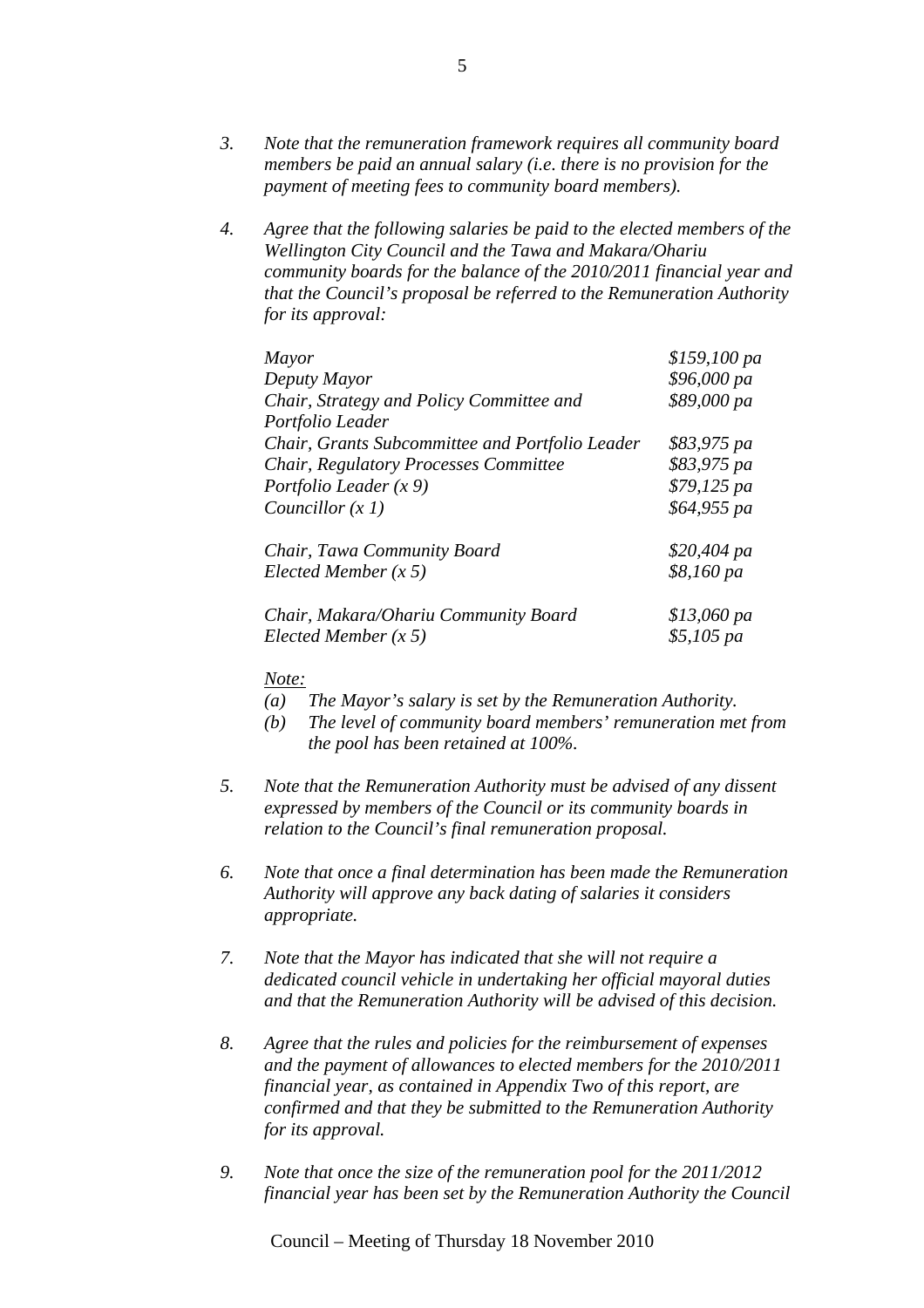*will be required to submit to the Authority's approval a remuneration proposal for the 2011/2012 financial year. This will occur early next year.* 

192/10C **QUESTIONS** (1215/11/IM)

## **NOTED:**

There are no questions.

## 193/10C **RESOLUTION TO EXCLUDE THE PUBLIC** (1215/11/IM)

**Moved Mayor Wade-Brown, seconded Councillor McKinnon, the motion to exclude the public.** 

## **The motion was put.**

| Voting for:     | Mayor Wade-Brown, Councillors Ahipene-<br>Mercer, Coughlan, Eagle, Foster, Gill, Lester,<br>McKinnon, Marsh, Morrison, Pannett, Pepperell<br>and Ritchie. |  |
|-----------------|-----------------------------------------------------------------------------------------------------------------------------------------------------------|--|
| Voting against: | Nil.                                                                                                                                                      |  |
| Majority Vote:  | 13:0                                                                                                                                                      |  |

#### **The motion was declared CARRIED.**

#### **RESOLVED:**

#### *THAT Council:*

*1. Pursuant to the provisions of the Local Government Official Information and Meetings Act 1987, resolve that the public be excluded from the following part of the proceedings of this meeting namely:* 

*Report 3 - Appointment of Non Elected Members to Subcommittees* 

| Grounds: | Section $48(1)(a)$ | That public conduct of the whole or     |
|----------|--------------------|-----------------------------------------|
|          |                    | the relevant part of the proceedings of |
|          |                    | the meeting would be likely to result   |
|          |                    | in the disclosure of information for    |
|          |                    | which good reason for withholding       |
|          |                    | would exist under Section 7.            |